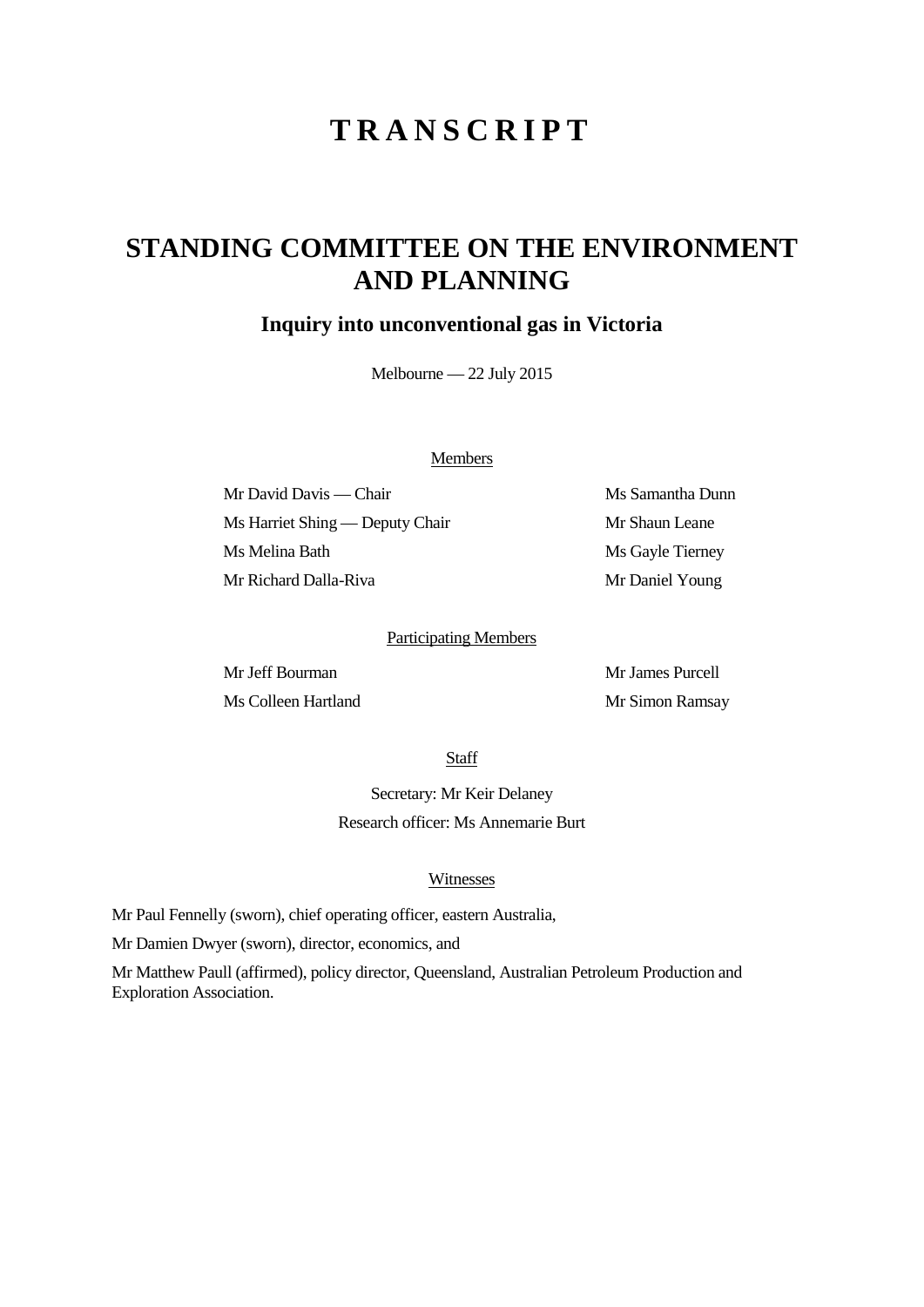**The CHAIR** — I welcome to the table Paul Fennelly, chief operating officer at the Australian Petroleum Production and Exploration Association; Damien Dwyer, director, economics; and Matthew Paull, policy director, Queensland. I ask Keir to swear you in for evidence.

Paul, I ask you to lead off with a presentation, and then the committee will ask questions.

**Mr FENNELLY** — Firstly I would like to thank the committee for providing APPEA with the opportunity to speak to our submission this afternoon. By way of introduction, APPEA is the peak national body representing Australia's oil and gas industry. Our organisation comprises approximately 85 full member companies that currently account for about 98 per cent of Australia's total oil and gas production and the vast majority of exploration.

Our industry creates significant wealth for the nation through the employment of thousands of Australians. It underpins revenue collections of governments and generates valuable export revenue for the Australian economy. It is also bolstered by state-of-art technology that allows gas resources to be extracted without undue impact on the environment. Victoria has had a long history associated with natural gas development in Bass Strait, going back to 1969, the year man landed on the moon. Almost 50 years later, the state is the largest consumer of natural gas in Australia. Approximately 1.8 million householders and a major proportion of the manufacturing sector make use of this vital, cleaner energy source. But the times are changing. The 2013 Gas Market Taskforce report, which I recommend to the inquiry, says:

Victoria has enjoyed cheap and reliable natural gas for many years but those days are fading fast. Prices are rising, known conventional gas resources in Bass Strait will not last forever and there are prospects of onshore gas. Victorians should be under no illusions. Rising gas prices will have a negative impact on Victoria's manufacturing base. Jobs and investment are at risk. Costs of living will rise and could rise for longer if not addressed …

The only sensible course of action is for the Victorian government and other eastern states to promote production of additional gas supply.

The findings of the task force are now a few years old, but Victoria remains the only mainland state without a significant onshore gas industry. Indeed it remains the only Australian mainland state with an outright ban on onshore gas exploration. This remains an unacceptable situation for both gas producers and gas users.

More than \$60 billion has been invested in projects that employed some 40 000 people at their peak in Queensland.

I just want to go to one other quote that is quite relevant, and that is from the Business Council of Australia. It argues that:

Governments across Australia must come to terms with the fact that restricting gas supply only adds upward pressure to price, compromising the competitiveness of manufacturers and trade-exposed businesses, and increasing household costs.

There may be significant onshore gas resources accessible in certain Victorian basins, but without exploration — a low-impact activity — it is impossible to determine exactly what resources are available. A continuing exploration ban not only slams the door on regional development, regional investment and economic opportunity but it denies Victoria a chance to secure its future energy supply. It should be lifted immediately.

APPEA also submits, and this is an issue we would like to talk about if possible, that the inquiry recommend the establishment of a GasFields Commission or that type of model, similar to the Queensland model, to foster dialogue and understanding between government, industry, farmers, key stakeholders and regional communities. We submit that the committee incorporate the principles of the COAG multi land use framework in its policies to manage coexistence between the industry and farmers, adopt the risk-based approval to regulations set out in COAG's national harmonised regulatory framework for natural gas from coal seams and adopt it to underpin regulation for unconventional gas in Victoria. And of course we recommend the lifting of the moratorium on hydraulic fracturing.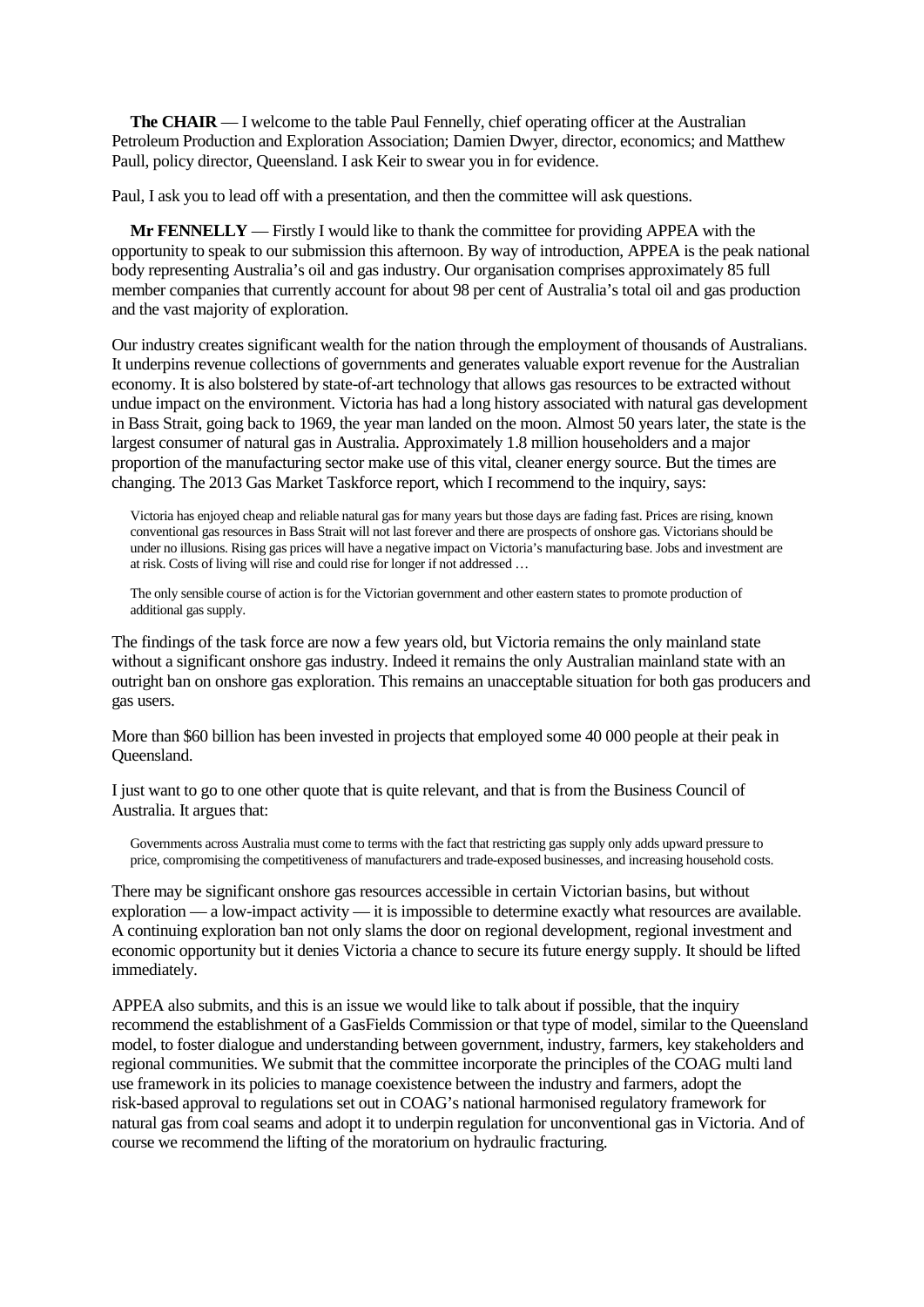The findings of multiple Australian and international reviews and inquiries by eminent individuals are in. The risks associated with producing gas onshore can be managed through the creation of robust regulatory regimes, supported by effective monitoring and compliance. Gas production is an industrial process. Like any industrial process or human activity there are associated risks, but risks can be managed. Thankfully Australia's onshore gas industry has sustained a long record of safety and the highest professional standards in this regard. In Queensland, for example, natural gas has been safely sourced from coal seams for almost two decades now, with no evidence to label it as an environmental or health risk. Thousands of jobs are linked to the CSG development currently and in the coming decades in Queensland. Billions of dollars in royalty payments will contribute significantly to the Australian and Queensland governments and to public services, schools and hospitals.

Farmers are saying yes to CSG in big numbers to mutual benefit in that state. More than 5000 land access agreements have been signed — agreements between gas companies and farmers, farming families. They are receiving additional income not dependent on the weather, and in many cases property and infrastructure has been enhanced as a result. Water, an unwanted by-product of gas extraction, is also used to drought-proof properties for livestock and crops, and companies have invested more than \$160 million directly into local community projects and charities, including CareFlight aeromedical services, which are saving lives.

It has also been encouraging to see respected federal representatives on both sides of the parliamentary divide recognise the importance of onshore gas operations. The federal Minister for Industry and Science, the Honourable Ian Macfarlane, recently said to a national newspaper that the benefits are now flowing because Queensland politicians stood up to the fear and misinformation that threatened the industry's early development, and I quote:

There was no politicking — it was all fact, all science. Local government, state government and the federal government all stood shoulder to shoulder, and we brought about the biggest economic revolution to rural Queensland that has occurred in my lifetime.

In a recent speech delivered in Melbourne by Gary Gray, the federal shadow minister for resources, he said:

… properly executed and thoughtfully engaged, the onshore gas industry is a massive benefit … not just to our states, not just to our nation, but importantly as we've seen in Queensland to communities, to jobs, to build better communities and stronger communities.

It is now Victoria's turn to show political leadership to secure its energy future and encourage investment. I recommend our submission to the inquiry, and we are happy to take questions. Thank you once again for having us.

**The CHAIR** — Thank you for your submission. There is a wealth of things I would like to ask you, but I am going to confine myself to two. We heard earlier in the day that gas consumption is falling and that therefore there are alternative mechanisms to finding more gas as it were. That is the first point I wonder if you might respond to. The second is I want you to outline how a so-called gas fields commissioner or other similar official would operate.

**Mr FENNELLY** — Yes. We have heard that first claim, and the thing that must be foremost, in my view, of the committee is that gas is used as part of the manufacturing process. Gas is also used as energy. But in Victoria — and you will hear submissions from PACIA and their membership — gas is actually part of the process. My colleague Damien Dwyer is going to expand on that question, and I will come back on the GasFields Commission if I could.

**Mr DWYER** — I take it, Chair, you are referring to the Melbourne Energy Institute work?

**The CHAIR** — Yes.

**Mr DWYER** — There are three things to say. Firstly, we have not seen in detail the work that has been done, so it is hard to comment in detail. We have seen similar work that was done in New South Wales,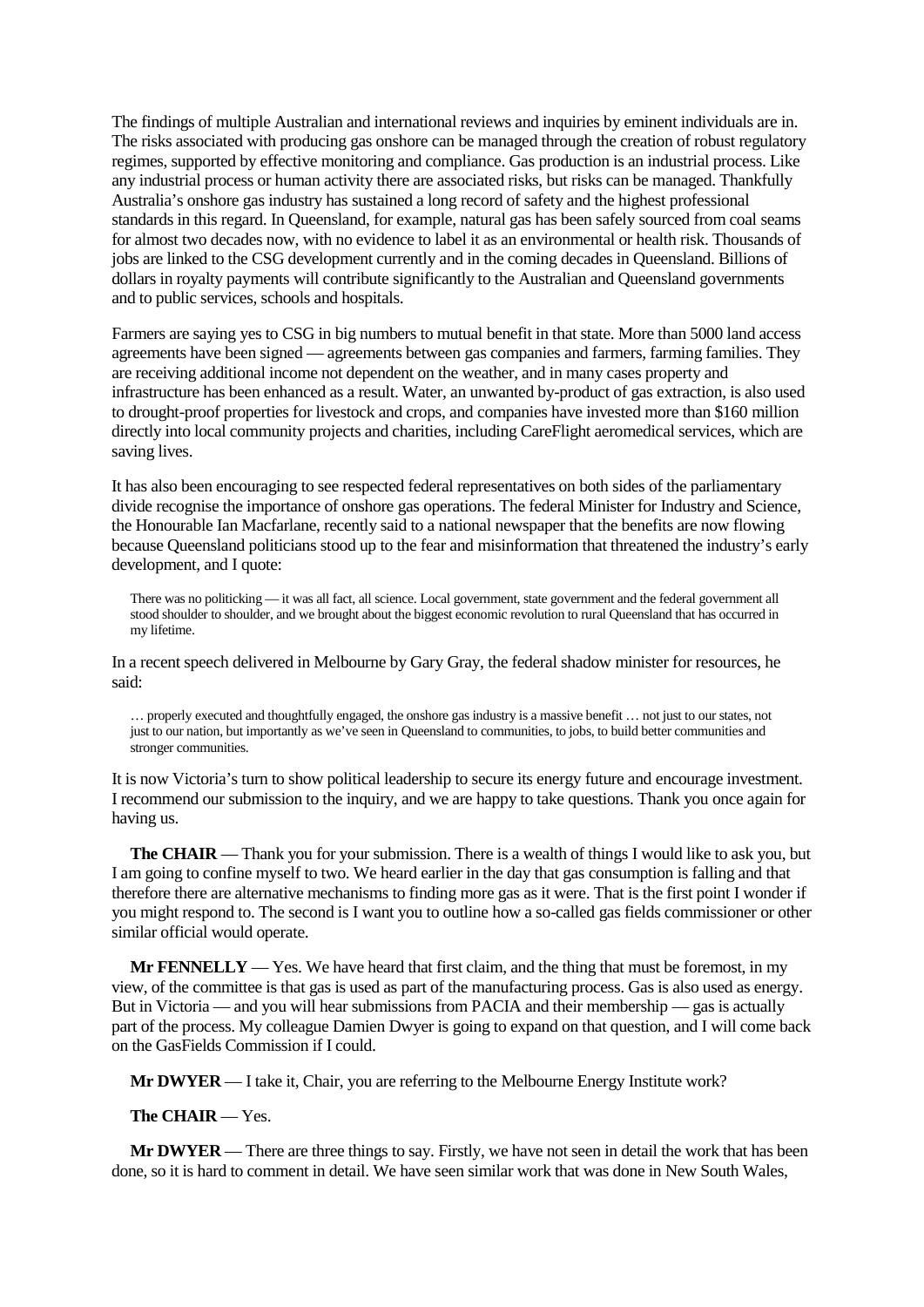and I guess a couple of points emerge from looking at that work. The work was a scenario. It was essentially putting together a series of assumptions to put together a particular scenario and model the outcomes of that scenario. That is fine; most modelling exercises go to those sorts of points.

In the case of the New South Wales work, the scenario chosen was one where demand reductions required to keep daily peak winter demand below the level required to bring on new investment were assumed, and then you back calculate from that the sorts of demand reductions that might be required to bring about that outcome. That is fine; that is a legitimate way to come at the exercise, though it is important to understand that context. In that case, you can make a number of assumptions that will drive demand lower. They are mutually reinforcing; they produce the outcome that you have. What that does not say is how probable those outcomes are. It says they are a possibility and they could sit at one end of the spectrum and there might be another end of the spectrum where there is a number of  $-\frac{1}{\sqrt{2}}$ 

**The CHAIR** — If I can short-circuit a little bit, because I am conscious of time, you have not seen that work in detail. It is a submission to the inquiry, so you may wish to take that on notice and come back.

**Mr FENNELLY** — We can take it on notice and come back to you. That would be good.

**Mr DWYER** — The key point I would finish on, though, is that by allowing the energy market — the gas market — to operate effectively, all the sorts of demand and supply signals that might come through can be taken into account. If, for example, all those assumptions come to pass and demand is in fact lower, then the signal that sends to the market is that further investment is probably not required. If those assumptions do not take place and further investment is required, then the market can operate to bring that about.

**The CHAIR** — Is it APPEA's position in this context that if new sources of supply were found, the price would be impacted in such a way that it would be supplied and may actually stimulate more demand?

**Mr DWYER** — One of the ways in which you can respond to higher prices, and the market normally responds to higher prices, is by having new entrants and new supply. One of the clearest ways that we can see downward pressure placed on prices is further supply. That is the core point.

**The CHAIR** — Come back to us.

**Mr FENNELLY** — I guess that is a key point that I am sure this inquiry will see from submissions. It is now the manufacturers calling for the lifting of this moratorium. It is now the manufacturers saying, 'We need to look at this opportunity'.

In terms of the GasFields Commission, Chairman, I am saying it is a model. It is a model that has been established in Queensland. It was established in 2012 and has support from both the national Labor and Liberal parties. It is a model where effectively it moves the inquiry around gas — it moves the issues around gas — away from the political spectrum into the realms of this commission. The commission in Queensland is chaired by a gentleman called John Cotter, who was formerly the head of AgForce, which is the equivalent of the Victorian Farmers Federation up there. It comprises other farmer representatives, local mayors and people with expertise in water management and science.

Their terms of reference are facilitating better relationships between landholders, regional communities and the onshore gas industry; reviewing the effectiveness of government entities in implementing regulatory frameworks; advising on regulatory frameworks; education materials and information about onshore gas for regional communities; and also what is leading practice and focusing on what is leading practice in terms of community engagement and actual tactical approaches in terms of CSG.

What has occurred in Queensland, and the success of this model, is that it has focused on the real issues not the fear and misinformation, not the hysteria, not the histrionics. It is hard-edged people — farmers and one representative from gas — looking at the facts. What are the real issues? If there are issues with regional communities, the chairman takes it to the minister, the chairman takes it to the CEOs of those companies, and it has had an enormous impact in progressing a sound, rational debate in Queensland. Now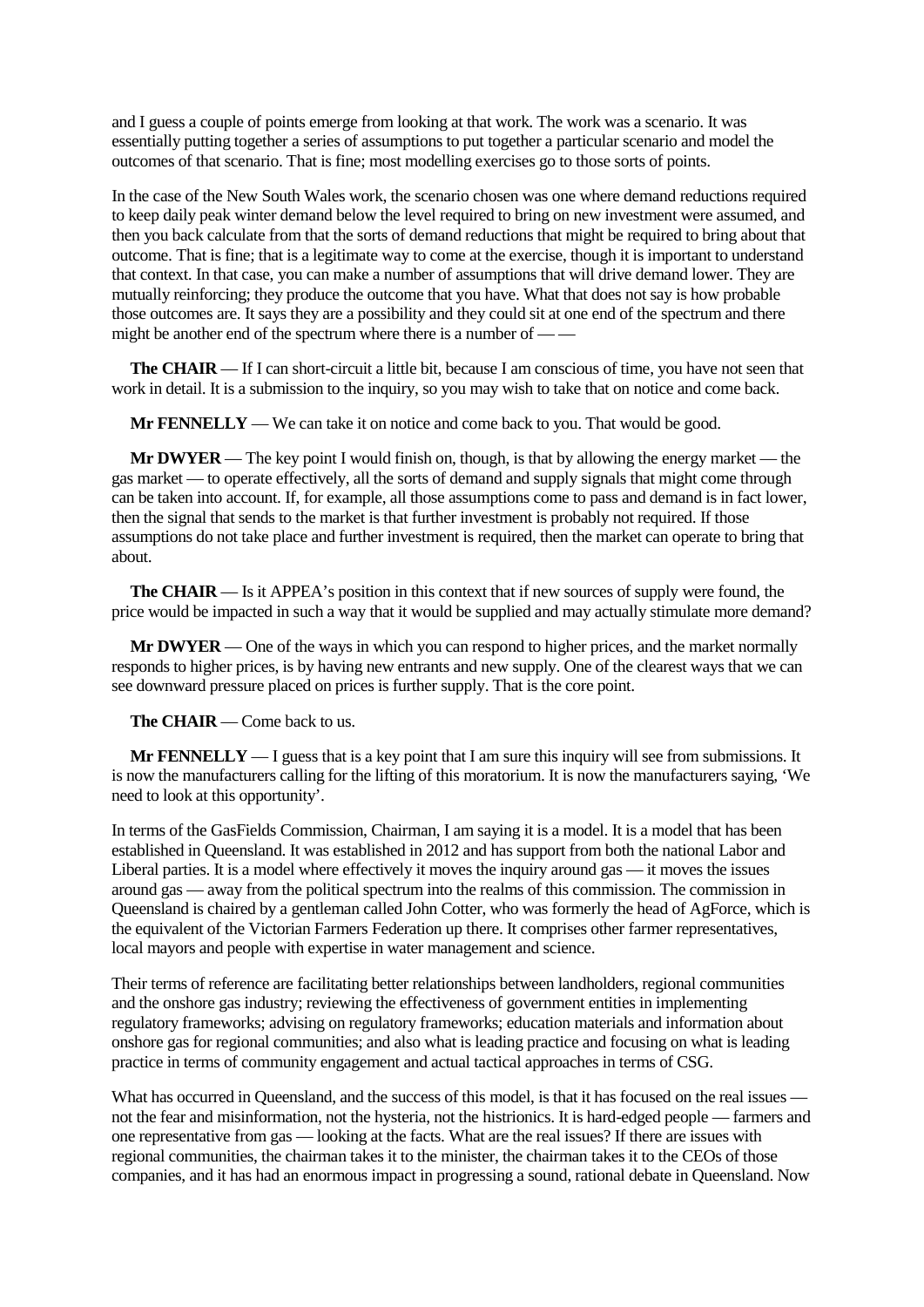we have some 5000 farmers who have entered into agreements with gas, and we do not have the fear and the misinformation and the hysteria that we often see in the broader debate.

What we are saying in Victoria is that this is a mechanism to go forward. It is a mechanism where people can have trust in the system and trust in this new structure, and an opportunity to look at the real issues. I think what was demonstrated by the previous government's market research and consultation with the regional communities, which was presented to Minister D'Ambrosio, is that there is about 50 per cent of the sample who still want more information. They want to know more about gas and they want to know the benefits and the weaknesses. We believe this forum provides a fantastic opportunity for Victoria.

**Ms SHING** — Thank you, Matthew, Paul and Damien, for that initial introduction to your position on behalf of your members. I have a couple of questions. The first one goes to reputational risk for key markets, specifically in Gippsland and the way in which that particular area is responsible for around one-quarter of the nation's beef and dairy production, which stands it in contrast to other areas where gas markets have been developed. I would like to get your take on how it is that your members have engaged with communities on the issue to minimise what you have talked about as being fear, misinformation and hysteria that has perhaps contributed to the opposition to this particular market being more broadly accepted or acceptable than it is at the moment. Because there is a lot of community opposition, as you have referred to. We are all aware of that. It was abundantly clear at the hearings we held in Sale, and I would like to talk about how it is that your members have taken that on as a responsibility to manage and a concern to mitigate.

**Mr FENNELLY** — There are some real issues in Victoria that are unique to Victoria, obviously. Obviously, as I said in my opening comments, we have a well-established natural gas industry offshore. Onshore we have a small group of companies: Ignite, Lakes, Beach and Icon. Beach and Icon have pretty well left the state until they get some certainty about what is going to happen. But you have got Lakes and Ignite who are trying to work with farmers on the ground, and they are making good progress on the ground. But both companies are very small. They do not have the battalions of people to work with communities like in New South Wales, South Australia, Western Australia and Queensland. It is a small industry, and we believe there is a different role in Victoria, and that is why we are pursuing this GasFields-type model. There is a role for government, or this GasFields Commission, to be involved in the education, the engagement.

APPEA — recently we have entered an arrangement with the Victorian Farmers Federation. We are going to go around the state with the Victorian Farmers Federation to provide our perspective: this is what gas is about, this is what we do, these are the practices, this is how we sit down with farmers, this is how we communicate, this is where we place the wells. Those sorts of issues need to get out there because there is a void at the moment. I am not making excuses, but these are very small companies. But in Victoria I think we have got an education effort to undertake, and we think this commission could provide a very good opportunity for that.

**Ms SHING** — My second question — if I may, Chair — is you have talked about and we have heard evidence in relation to downward pressure being useful for the purposes of plateauing gas price rises and anticipated rises for domestic and international markets. I was just wondering whether you had an overall position in relation to the role that renewables might have and the development of renewable energy technology as part of easing pressure on gas prices and what that might mean as a competing pressure for the purposes of managing markets.

**Mr FENNELLY** — I will refer that to Damien because he has a lot to do with Mark Butler and Greg Hunt.

**Ms SHING** — Good. Thanks.

**Mr DWYER** — Thanks, Paul. There are probably two points to make there, one I referred to earlier. Another one is of course that there are significant complementarities between many gas elements and renewable developments, and that has certainly been the experience in states like South Australia, where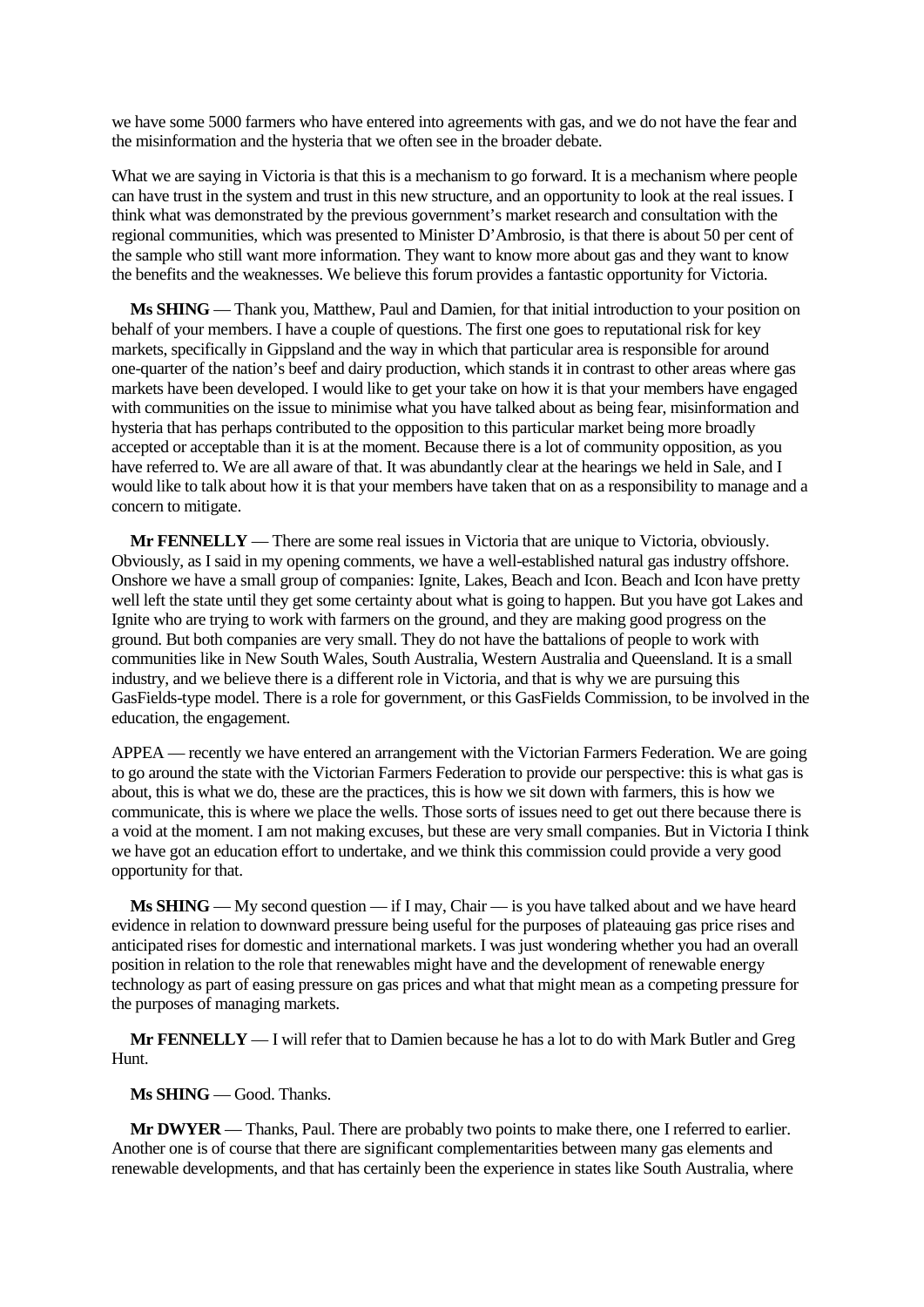the development of the largest, I think, renewable base in Australia is supplemented or complemented by significant gas developments. The other point goes back to the earlier point I made about allowing the energy market to work efficiently. If you allow that to happen, then each energy source — renewables, gas, others — finds its role. We do not have a view on whether renewables should be X per cent or Y per cent, we have a view on allowing competitive markets to determine the mix of energy that we find. It will be the case that different jurisdictions given their resource base — and by resource base I include renewables — will find the different mix that works for them, and they should be allowed. I guess our core point would be that should be allowed to take place.

**Mr DALLA-RIVA** — I thank the members for their presentation. As we have been hearing evidence across the state, would you agree that you have lost the on-the-ground support in terms of unconventional gas being extracted out of Victoria?

**Mr FENNELLY** — Have we lost on-the-ground support? It depends on what you call on the ground. If you go out to the manufacturing sector, if you go to Altona where there are tens of thousands of jobs at risk because of uncertainty about our gas supply, I would say there is a groundswell of support for looking at onshore gas. This inquiry is looking into onshore gas, yet we have yet to prove up the exact reserves because we have got a ban on exploration. We have got two companies — one wants to drill two wells; the other, John White, has indicated that he just wants to do core samples. So, yes, in the manufacturing sector I would say there is a groundswell of support from the Australian Industry Group, VECCI and PACIA, as well as the major manufacturing groups.

On the ground in Gippsland and elsewhere — the Otway — I am sure there is fear. The very fact that governments have imposed moratoriums because of political purposes, that would incite fear and concern. But we believe our industry is strongest where we operate. We have very strong support in Queensland and throughout Australia where we operate. What we are saying is that there is an opportunity here. And I think, as indicated by the very good work that was undertaken by our primary agency in terms of the community consultation, there are about 50 per cent of the people there. They want more information, so I do not think it is a closed shop. I think people are interested in how we can put a downward pressure on gas prices in this state.

**Mr DALLA-RIVA** — Do you think the argument has been lost, though, out in the broader community — that coal seam gas is dangerous, that it affects the water supply, that it creates earthquakes. What else have we heard?

**Ms SHING** — Subsidence.

**Mr DALLA-RIVA** — Subsidence of land. There is a whole raft of issues that have come out in our inquiry. To say that is all good, trust us, does not quite wash for me as a committee member. What are you trying to prove to us? Apart from the jobs that supposedly are going to come — and we asked a previous person who gave evidence and when we drilled down to the amount of jobs we could not get that. When we asked in particular about surety of ensuring that there was not going to be damage to the watertables or the water supply, we could not get that. I am a bit concerned that you have come in here and just said, 'Trust us; it's all good'. Do have any comment on that?

**Mr FENNELLY** — Yes, I read the transcript. I think you were talking to Mr Annells, and what he was trying to explain is the potential. You asked him the question about how many jobs would gas produce in manufacturing? He said, 'I cannot answer that'. But he was talking about potential opportunities in the Otway and he was saying there is potentially thousands of jobs. That is the context that he was talking about, so I think we need to state that. We have not lost the debate. In Queensland it was a new and emerging energy source. We had gas companies coming into farms. There was a lot of fear and emotion. But over a period of time, and through a structure such as the GasFields Commission where the facts got out, where the farmers  $-\frac{1}{2}$ 

Whilst Queensland is dramatically different to Victoria, you cannot tell me 5000 farmers in Queensland are complete fools and completely ignorant and they have just ignored the impact on their farms and water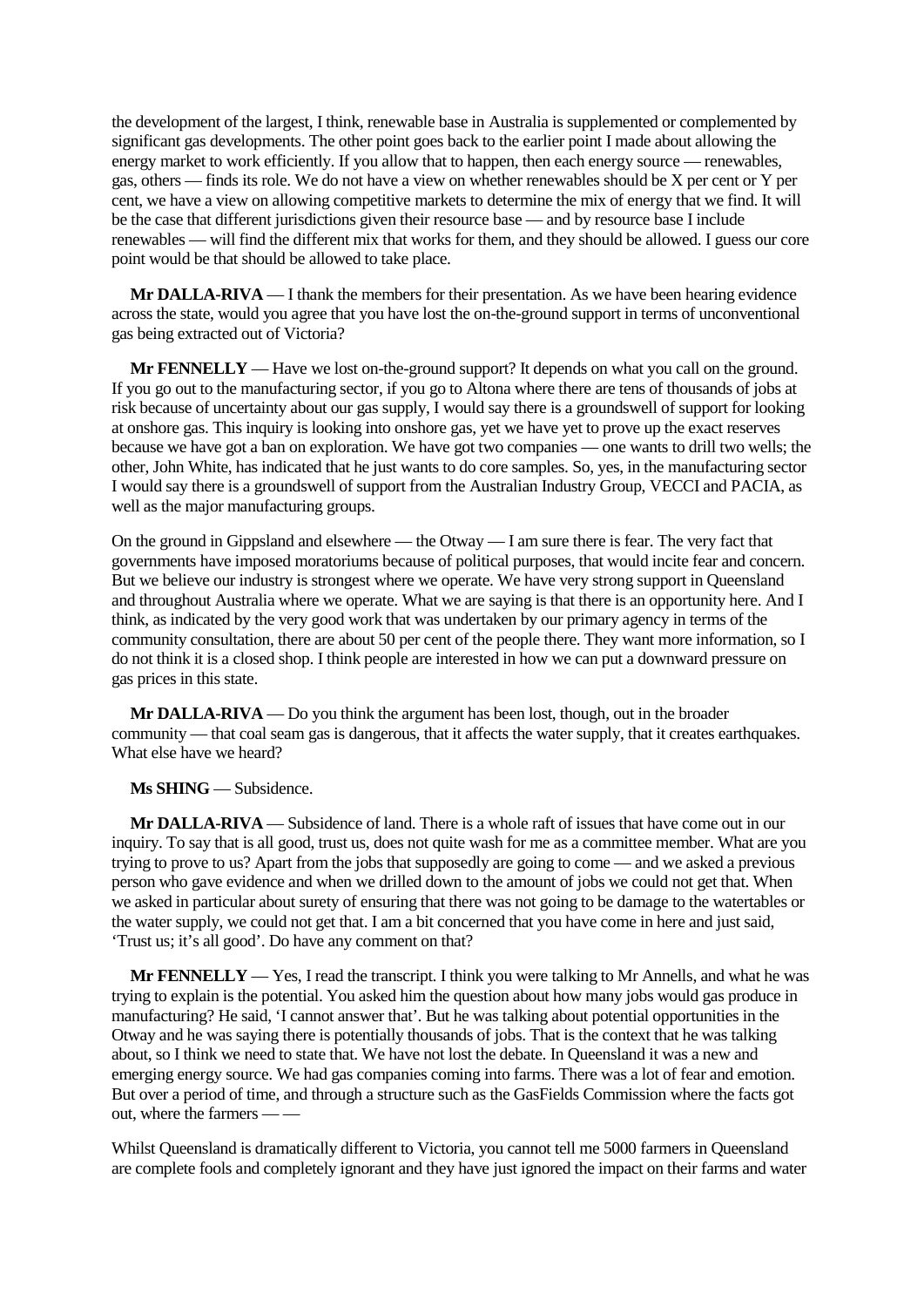and their communities. Communities out there are very buoyant, and what we are saying is that, yes, we have got a bit of work to do in terms of educating the community, but there are benefits for regional towns, there are benefits for farmers, there is water available out of this process. But we have got to get the facts out there.

But most importantly — we really call on the inquiry — we have got to prove up the reserves. This is almost like a *Seinfeld* episode: it is an inquiry about something we do not really know yet. That is what we are saying: as a matter of urgency we have got to prove up these reserves. We believe we have got an abundance of gas in this state and can provide energy security — a clean source of energy.

In terms of the water aquifers, we have in our submission referred to a number of recent inquiries. There is inquiry after inquiry. We operate on the highest environmental standards. We do not damage the aquifers. There is a body of work — the chief scientist, the recent Northern Territory work, international work that is all there for your perusal. We believe we operate at the highest possible standards and we can do so, and we have indicated that we do not shy of high standards of regulation, compliance and enforcement.

**Mr DALLA-RIVA** — Just a final question, Chair. We took evidence from Dairy Australia, and I think I said that they were sitting on the fence a bit and they should have been arguing more for the industry. The uniqueness of Victoria is that we are by far the largest exporter of dairy produce throughout the world. In Queensland — and I put again this on the record — there are 475 farms producing 430 million litres of farm gate value milk. In Victoria we have 4268 farms producing 6.12 billion litres with a farm gate value of \$3.12 billion. Queensland versus Victoria, there is no comparison. Have you taken into account the potential impact on the dairy industry by unconventional gas compared to the same sort of attitudes to the farm gate in Queensland?

**Mr FENNELLY** — I am just trying to get the question. What is the question?

**Mr DALLA-RIVA** — You are saying that the impact on the farm industry in Queensland with Queensland unconventional gas is not impacting. We have heard evidence that, given the large amount of farming that is crucial for our dairy export industry, to try to compare Queensland and Victoria is not quite fair. Therefore have you taken any sort of evidence or analytical studies to say, 'Okay, if we were to look at unconventional gas in Victoria, it would have an impact on the dairy industry, given the large nature of the industry here compared to Queensland'?

**Mr FENNELLY** — No, we would say it would not. What we would say — yes, agriculture is different. I am sure that Queensland farmers say that their export contribution is strong as well. What we are saying is that whilst dairy is very prominent in Gippsland, no question about that — what we are saying is the practices of the industry, the regulations that would apply to the industry, how the industry conducts itself, how the industry interacts with farmers, dairy farmers. Every farm is different in terms of geography, the structure, the livestock. It is a negotiation around that particular farmer. It is not a blanket approach. You sit down with the farmer. The farmer is provided with legal advice, technical advice. Well placement — traditionally now it is on the edge of the farm. Once upon a time they used to put them anywhere. Now it is pretty much on the boundary.

What I am saying is that with the right structures and the right regulation and the right cooperation, under the auspices of this GasFields-type model, we can achieve a model that we believe will work in concert with the dairy industry. The submission by Dairy Australia, I did not really pick up that there was a vehement opposition to looking at this industry.

**Mr DALLA-RIVA** — No, there was not.

**Mr FENNELLY** — No.

**Mr DALLA-RIVA** — That is why I asked the question. Thank you.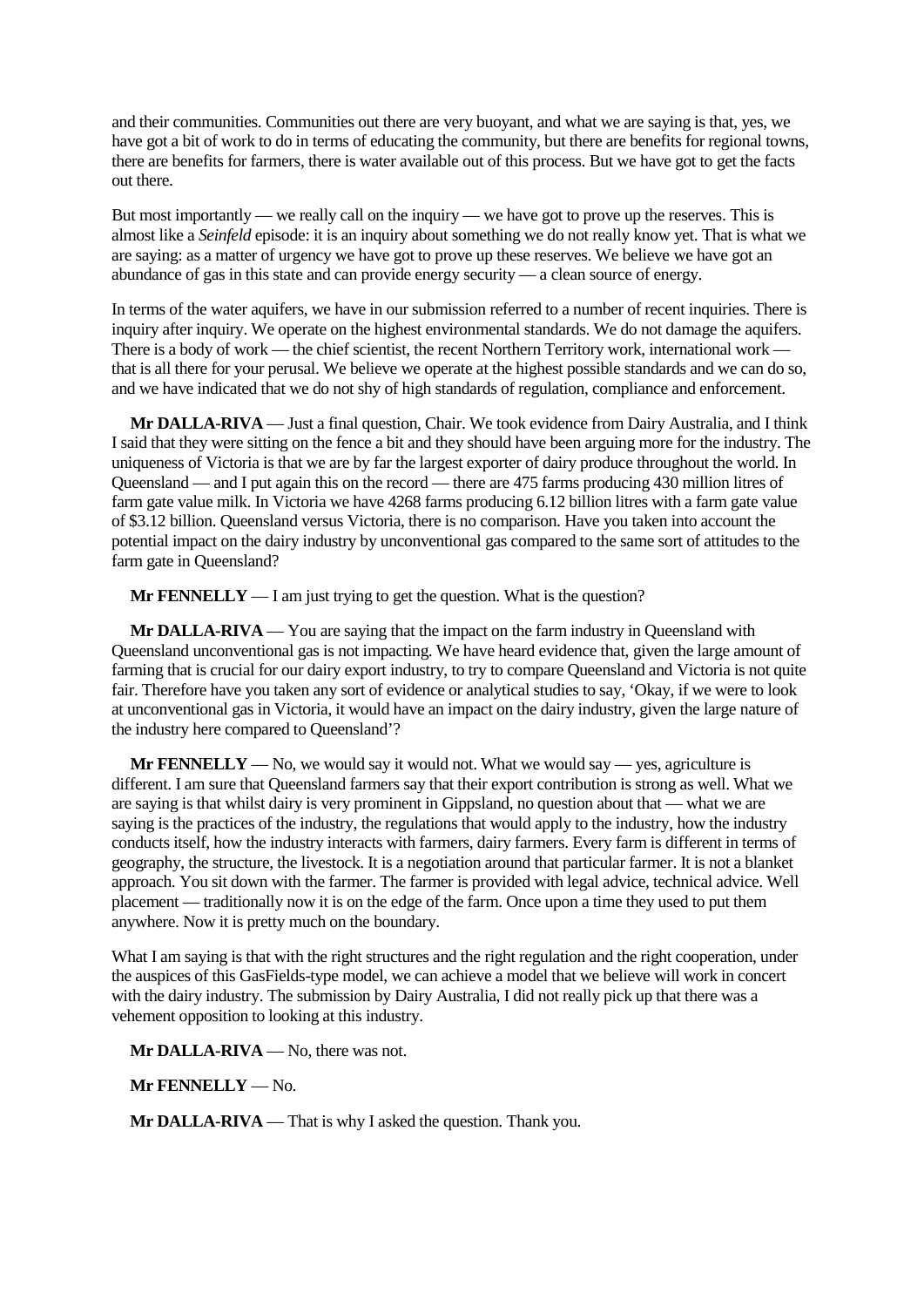**Ms HARTLAND** — I have a number of questions. When you were talking about 5000 farmers who are in agreement in Queensland, it is my understanding that in Victoria there is no right of veto for farmers. Is there a right of veto for farmers in Queensland?

**Mr FENNELLY** — No.

**Ms HARTLAND** — So in fact farmers have signed these agreements because they actually have no right not to sign the agreements.

**Mr FENNELLY** — No.

**Ms HARTLAND** — How can they stop the company coming onto their land and drilling if they have no right of veto?

**Mr FENNELLY** — There is a process where it can go to arbitration, it can go to court. I do not think there has been one negotiation which has gone to court.

**Mr PAULL** — There was one, but it was related to a property, a marital dispute; it was not related  $to$  — —

**Mr FENNELLY** — That is right; it was relating to one of the parties was absent.

**Ms HARTLAND** — How much would it cost the farmer to take that to court?

**Mr FENNELLY** — I could not answer that. I will take that on notice for you. I could not answer that straightaway. But what I am trying to say to you is that the approach of the industry in Queensland is one of cooperation. It is  $a \rightarrow -$ 

**Ms HARTLAND** — The farmer has no right of veto, so how is that cooperative?

**Mr FENNELLY** — Basically the negotiation — Matt, why do not just take us through the day-to-day negotiations, what happens on the ground — —

**Mr PAULL** — In a number of areas the Queensland government has designated as priority agricultural areas there is actually an equal say. It is not a right of veto. It is not a right of access for the company either. There is a negotiation. If the landholder does not want the activity on their land, the company has to go and get an approval from the government.

**Ms HARTLAND** — Once that approval is got from the government, then the farmer has no right to veto, so you can come onto their land?

**Mr PAULL** — No, but the company does not have a right of access either. The approval is not guaranteed; the approval is on the basis of minimal impact.

**Ms HARTLAND** — But if they get the approval from government, then the farmer has no right to veto you coming onto their land?

**Mr PAULL** — No.

**Ms HARTLAND** — Right. So farmers in fact have no rights in Queensland, and so they are being — —

**Mr PAULL** — No, they have quite substantial rights.

**Ms HARTLAND** — If they have no right to veto, how do they have rights to stop you coming on their land?

**Mr PAULL** — The basis on which you get the approval is a minimal impact on the landholder. So you have to demonstrate that you are avoiding minimising the impact — that you are putting your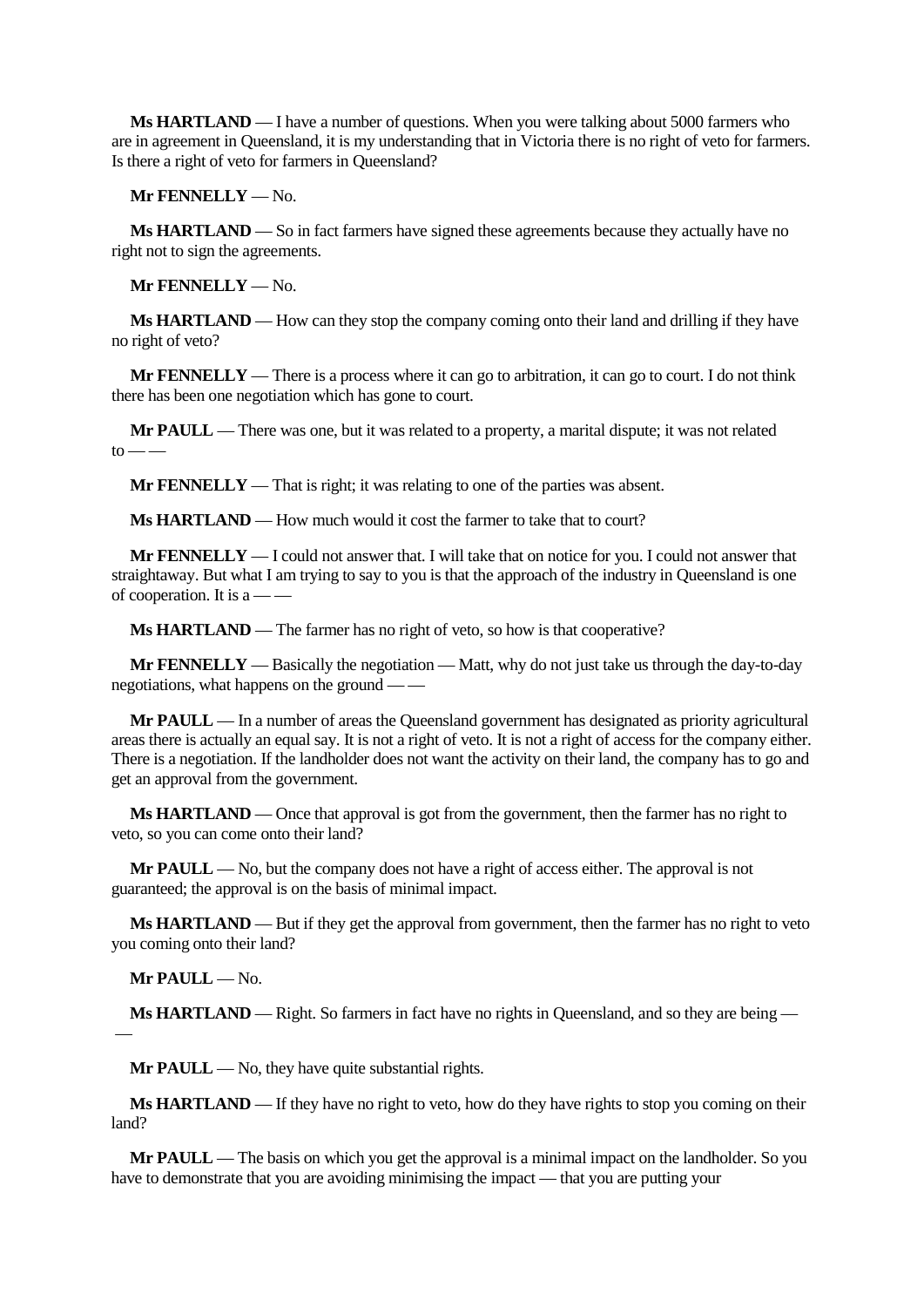infrastructure on the edges of their operation, for example, that you are not interfering unduly with their activity. They have quite substantial rights and protections that ensure that their farming operation, if that is what it is, is protected, can continue and can be quite productive and successful.

**Ms HARTLAND** — What I am saying is that if you have got the approval from the government and the farmer still says no, you get to go onto their land and do as you wish?

**Mr PAULL** — No.

**Mr FENNELLY** — No.

**Ms HARTLAND** — All right. So how? Sorry.

**Mr PAULL** — It is heavily regulated, so you cannot just go on their land and do whatever you want. If you need that approval from government, then that approval restricts you to a very small footprint; I think it is 2 per cent — —

**Ms HARTLAND** — But even if the farmer does not want you to do that —

**The CHAIR** — With conditions.

**Ms HARTLAND** — they still have no right of veto?

**Mr PAULL** — No, and the company does not have right of access either.

**Ms HARTLAND** — I am asking you about the farmers, because you are making it sound like there is this incredibly rosy picture in Queensland. You have got 5000 farmers who have signed up, but everything else I have heard from farmers in Victoria and in other places is that there is no right to veto, and they cannot actually stop the companies coming onto their land even if the farmer says, 'No, you go and get permission from the government'. Even if you are saying it has small impact and the farmer still does not want even that small impact, they have no right to stop you.

**Mr PAULL** — No.

**Ms HARTLAND** — Right.

**Mr FENNELLY** — No, but the process — I can see what you are trying to say.

**Ms HARTLAND** — That farmers have no rights, yes.

**Mr FENNELLY** — Chairman, if the budget permits, I strongly recommend that the inquiry visit Queensland and talk to farmers. Talk to farmers, talk to the agricultural groups — AgForce. They indicated to me the other day they have more members in support of gas than those who are neutral or not interested. Gas is accepted by the farming communities up there. It is not war; it is a cooperation; it is a negotiation. They have provided legal advice, technical advice and water baseline studies. I encourage the committee to get into Queensland and talk to these people.

**Ms HARTLAND** — If I can have a few more questions — —

**The CHAIR** — Just one more or two — —

**Ms HARTLAND** — No, I have actually got several. I think it would be really worth our also asking Lock the Gate Queensland to respond to this submission, because I think we also need to hear from them. Also you have made a statement — and I hope I am not misquoting you — that — —

**Mr FENNELLY** — That is suggesting Lock the Gate represents whom? Who do they represent?

**Ms HARTLAND** — You are not aware of Lock the Gate?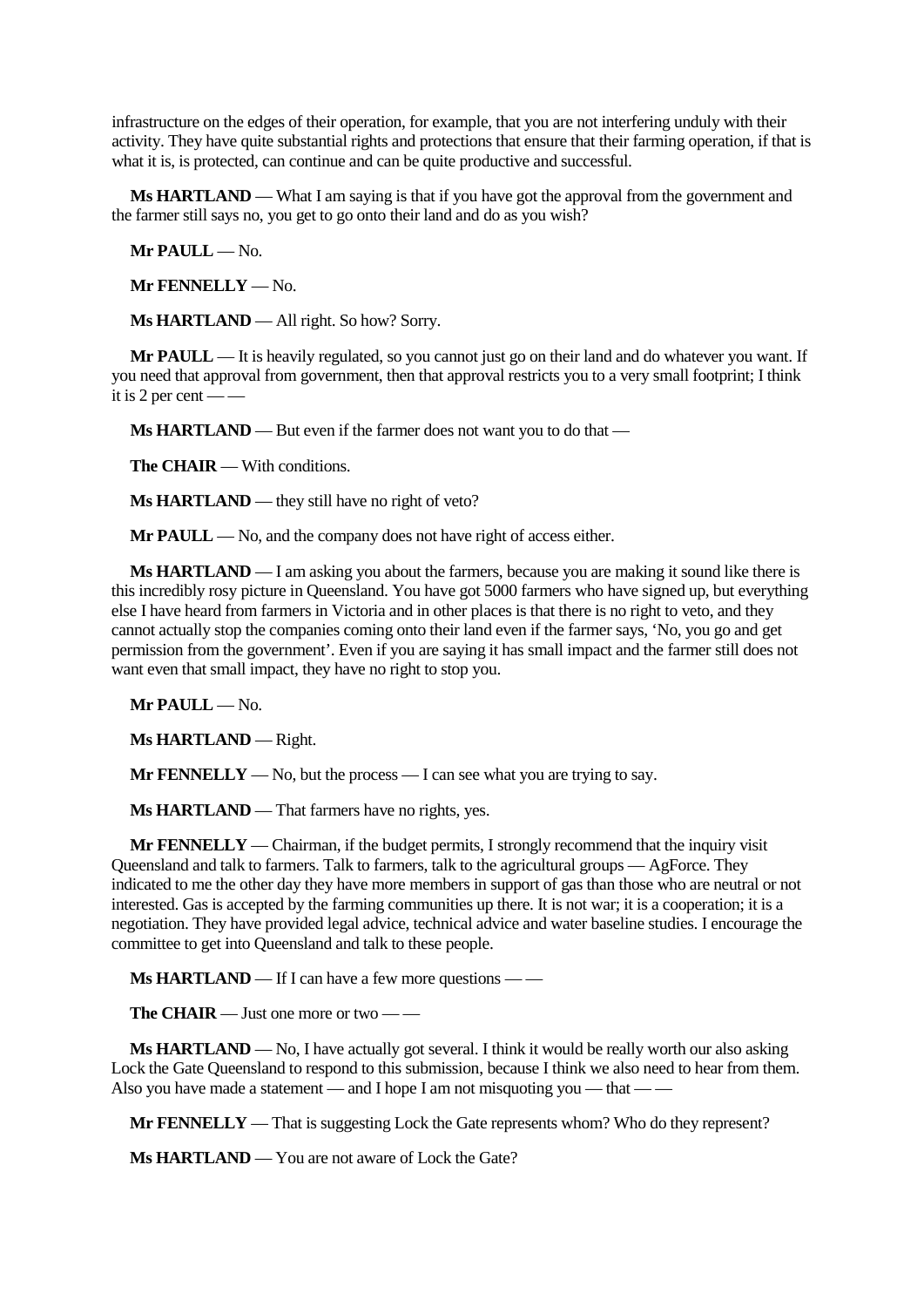**Mr FENNELLY** — I am aware — —

**Ms HARTLAND** — They are those hysterical people who cause fear in the community, but I think it is still worth hearing from them. I have another question.

**Mr FENNELLY** — I would strongly suggest you talk to the farmers, you talk to the mayors, you talk to the regional communities —

**Ms HARTLAND** — Yes, and I suggest we talk to all of those people as well.

**Mr FENNELLY** — you talk to the government, you talk to the regulators. They will give you the true story.

**Ms HARTLAND** — I have another question for you. I hope I am not paraphrasing you, but you said that this work never damages the aquifer. Can you absolutely, 100 per cent, say that drilling never ever causes harm to any aquifer?

**Mr FENNELLY** — What I would refer you to is the body of submissions in our inquiry that have been conducted by the New South Wales chief scientist; the Australian Council of Learned Academies; Allan Hawke, AC, for the Northern Territory Government; the New Zealand Parliamentary Commissioner for the Environment; the Council of Canadian Academies; the UK Royal Society; the Royal Academy of Engineering; and the United States EPA. I would encourage you to have a look at those rather than talk to me about it.

**Ms HARTLAND** — I asked you the question. You said that this would never — —

**Mr FENNELLY** — Based on those reports, no.

**Ms HARTLAND** — So you are saying all of those reports claim that no aquifer has ever been damaged and no aquifer in the future will ever be damaged?

**Mr FENNELLY** — What I am saying is those reports — the risk could be managed and that damage has not been caused to the aquifer in those reports.

**Ms HARTLAND** — It has not in the past, and it will not in the future?

**Mr FENNELLY** — What we are saying is we operate at the highest environmental standards. It is a highly regulated industry. There is high compliance, and there is high enforcement. We can operate, and to the satisfaction of the communities. That is part of the future of the GasFields Commission. They oversee these activities.

**Ms HARTLAND** — That is not the question I actually asked. I said: can you say 100 per cent that there has never been damage to an aquifer in the past from these processes, nor will there be in future?

**Mr FENNELLY** — In Australia?

**Ms HARTLAND** — In Australia.

**Mr FENNELLY** — To my knowledge, no.

**Ms HARTLAND** — So there has never been any damage anywhere in Australia to an aquifer?

**Mr FENNELLY** — To my knowledge, no.

**Ms BATH** — With respect to the GasFields Commission, what sort of powers do you see it having? Do you see that it would as a collective be able to reject proposed mining projects or in specific areas? What powers do you see that holding?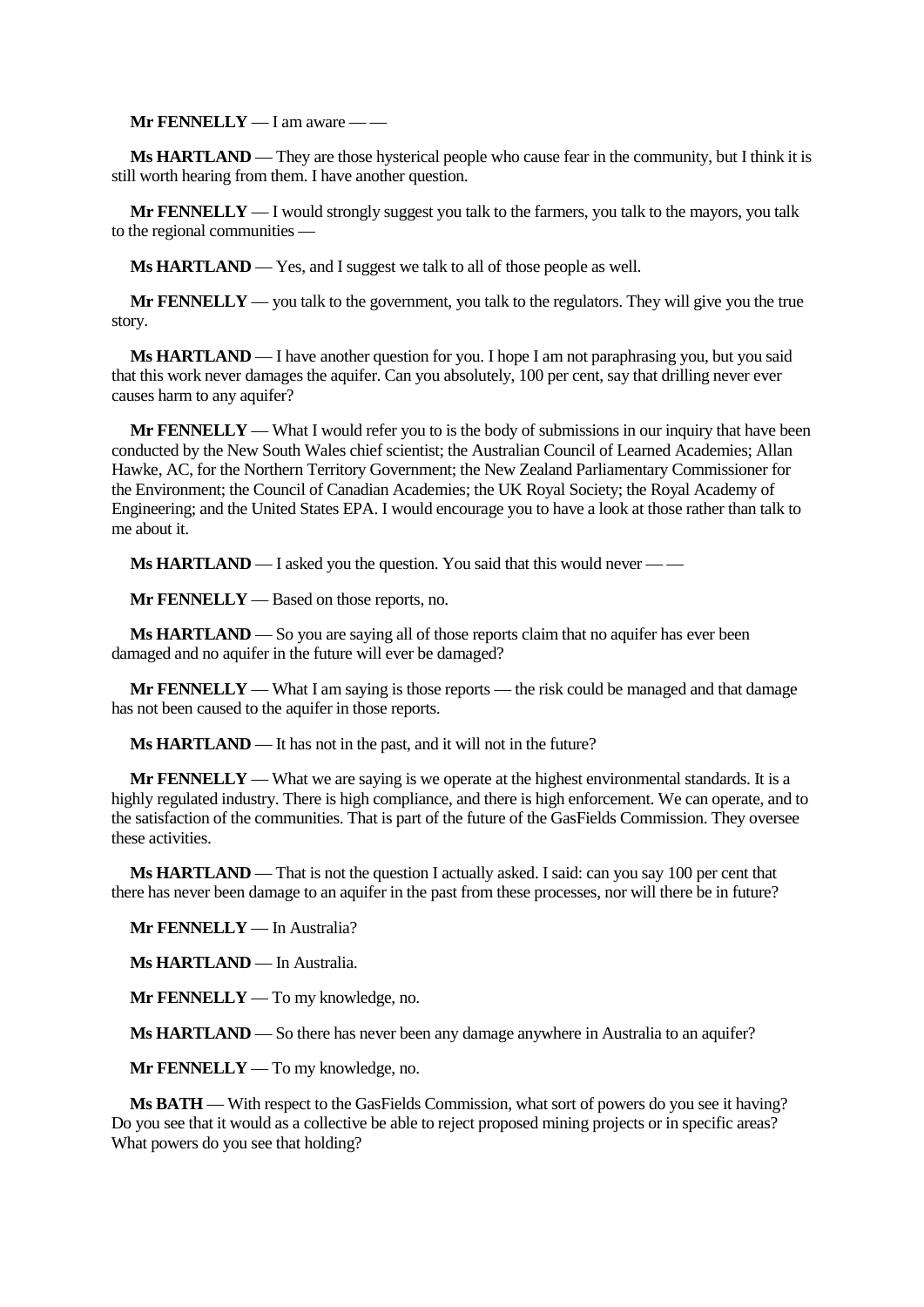**Mr FENNELLY** — It does not fulfil the role of the regulator or the planning department — or the mines department, for example, or the division of state development. What it oversees is the practices of the gas industry in Queensland. It sets out about 12 powers and functions, and I have just read out some of them. The main thing is, if there are concerns from the regional communities about gas development — it could be roads, it could be a range of things — that body looks at ways of solving the problem or regulation that may be introduced to overcome that particular problem. It is a representative body of regional groups, farmers and the industry, but importantly the chairman is a very influential person. The chairman is a farmer. As I said before, he is from the farmers federation. This has support from Labor, The Nationals and the Liberals in Queensland, and it has worked very, very effectively, but the main issue is it focuses on the real issues: the water aquifer, agricultural water and beneficial water, and how we manage those issues. They make recommendations to the government or say how regulation can be improved to meet the requirements of the community and other issues, and it has gone a long way to developing the trust that has been achieved in that state.

**Ms BATH** — A point that I keep coming back to, coming from Gippsland, is that our soil, our agriculture in Gippsland, for example, is quite different to Queensland and places in Queensland, so we need to look at a different structure and framework around that.

**Mr FENNELLY** — That is what I am saying. I could see Gerald Leach being on this thing, hypothetically. I am sure he does not want to be there. What I am getting at is you would look at the very nature of Gippsland and how could this industry operate in Gippsland. What are the things that are different about Gippsland that need to be at the forefront of this commission's work? How do regulations need to be modified for Gippsland? It is that sort of independent body where the community has confidence. It is just not a bunch of bureaucrats or a bunch of politicians; it is an independent body, by people they believe they can trust, and it has gone a long way.

**Ms BATH** — I guess on one level I would question that the community would still have confidence. I think we have not got to that point we were establishing. That is hypothetical.

The last question of mine is: with respect to offshore gas — just normal, old-fashioned conventional gas what sort of reserves do we still have out there in Bass Strait or off the Otways?

**Mr FENNELLY** — As you know, the previous gas task force looked at that in some detail. It is probably best for Damien to expand on that.

**Mr DWYER** — The only thing I can point to in that space is, I guess — two things. One, further exploration would need to take place to prove up further reserves. The other thing to say is that the experience recently is that the offshore developers have invested several billion dollars in maintaining gas supply. That is maintaining, not expanding. What they found in doing so is a couple of things. One, fields are smaller further offshore and more costly to develop than the previous one. Not surprisingly, they found the good stuff and developed the good stuff first, so going forward, it is the case that the Gippsland joint venture will continue to market and supply gas into the domestic market.

**The CHAIR** — I think the deputy chair has one further question.

**Ms SHING** — I just have one further question which arose in the context of Colleen's questions to you, Paul, and answers from you, Matthew. Are you aware of any jurisdiction where in the context of a minimal-impact test, or something along similar lines, reputational risk or damage to industry and to output is considered as part of weighing up competing priorities?

**Mr PAULL** — In Queensland there are a number of examples where those sorts of factors are in play. There are organic farms. There are cotton farms which have to meet certification standards. As Paul said earlier, every landholder is different. Certain landholders are going to want to meet the standards for their product, and the industry has demonstrated that it can achieve that by engaging with the landholders. If the landholder says, 'You can come onto my operation as long as I can maintain my organic certification', that has been achieved in a number of instances.